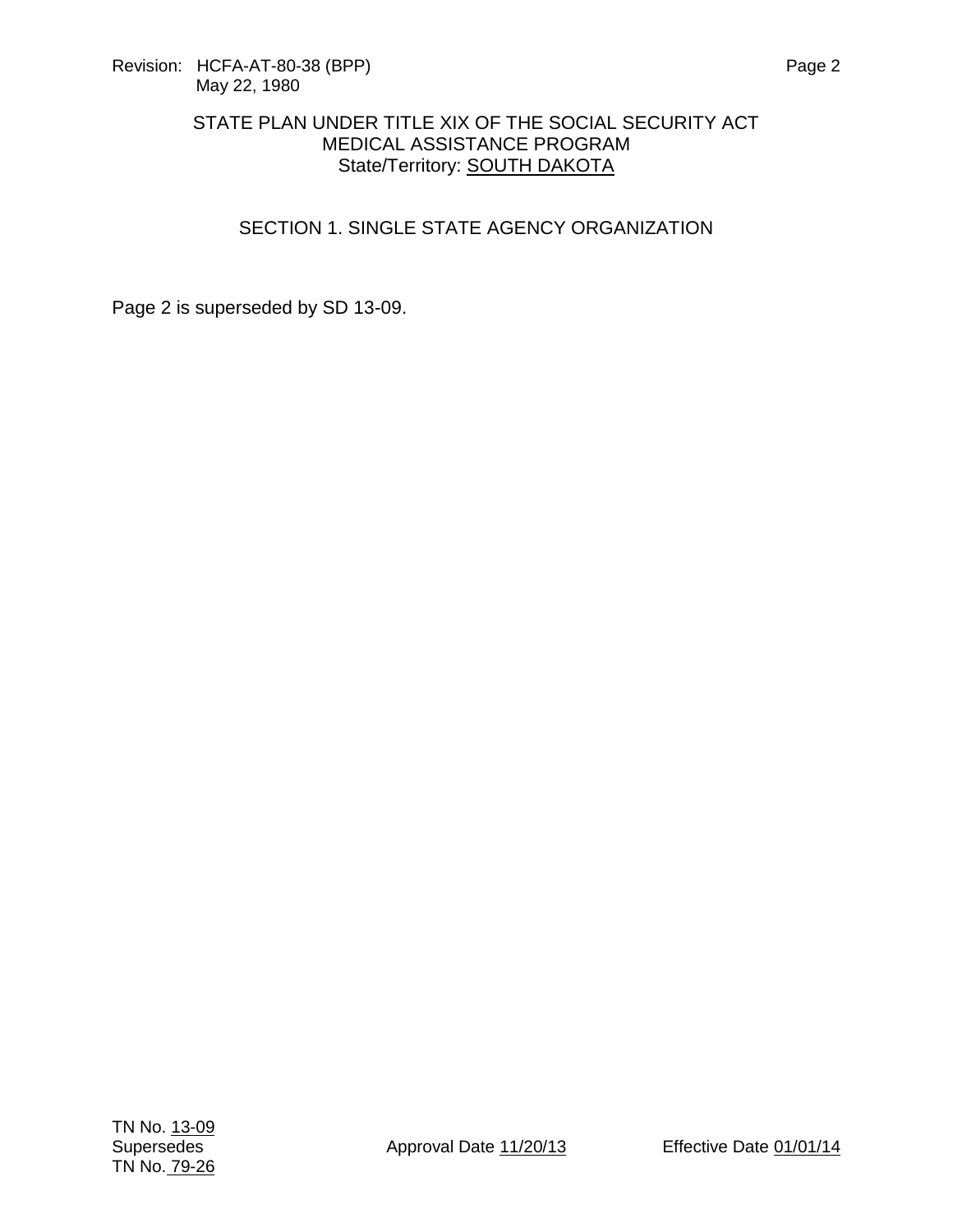## SECTION 1. SINGLE STATE AGENCY ORGANIZATION

Page 3 is superseded by SD 13-09.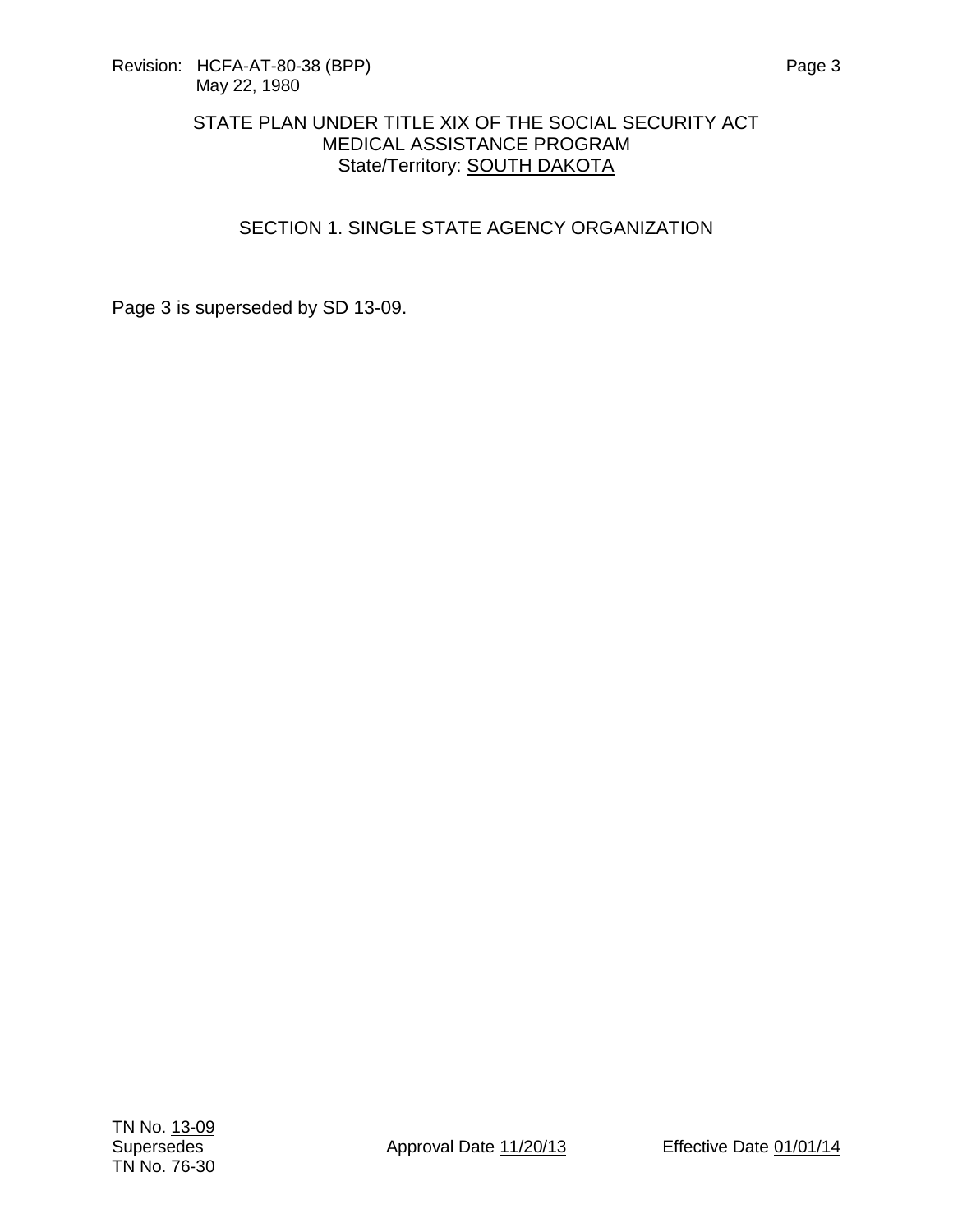# SECTION 1. SINGLE STATE AGENCY ORGANIZATION

Page 4 is superseded by SD 13-09.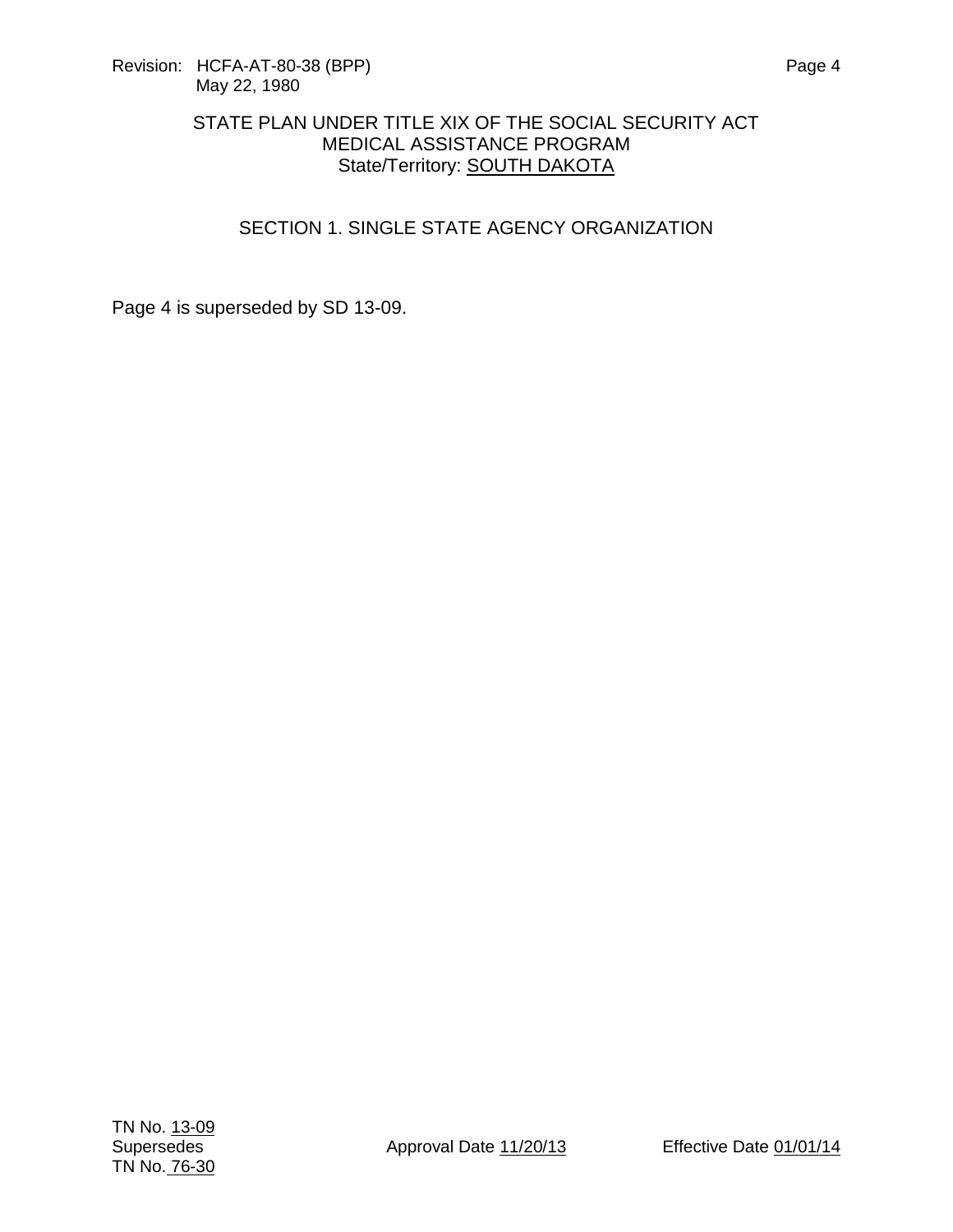## SECTION 1. SINGLE STATE AGENCY ORGANIZATION

Page 5 is superseded by SD 13-09.